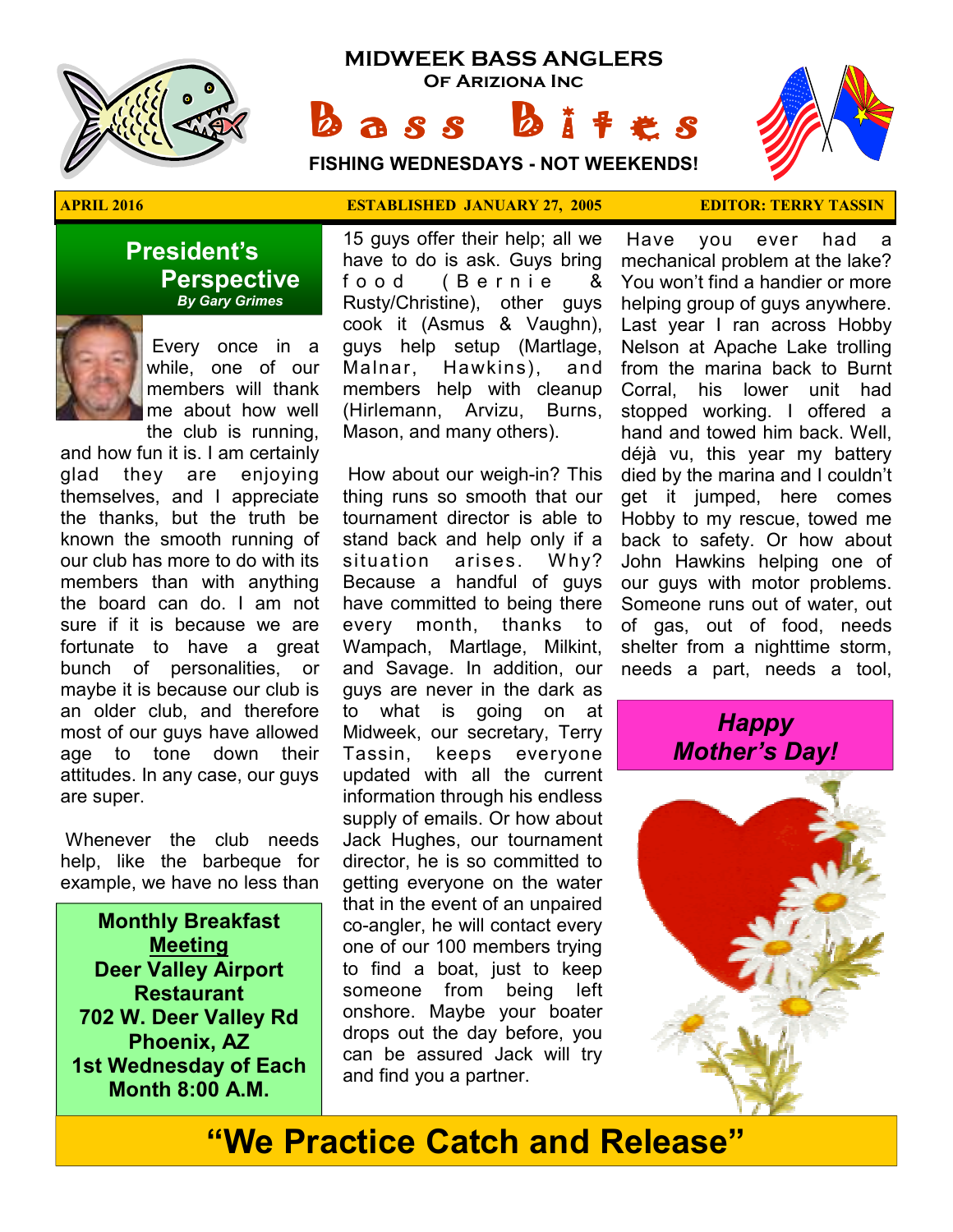#### Page 2

needs a lure, needs line, needs instruction, needs help backing in, needs to be pulled out, you can be assured someone will step up and help. Drink too much at camp the night before a tournament? Someone certainly will help you get to your bedroll, and they will even catch your fish the next day, but don't count on them putting them in your live well. This list goes on and on.

 I guess my point is simply this; we truly do have a great club. Not great in the sense that we are all super-fishermen ready to take the next step and advance to the Bassmaster Classic. Our club is great because our guys are so helping and caring, in a manly way of course, and makes every get together something to look forward to and something that is to be remembered. I think it is a proven fact that it is much

# **Next Tournament**

Our next club general meeting is scheduled for **Wednesday, 4 May** starting at 8:00 AM, at **Deer Valley Airport Restaurant** (just one mile north of I-101 at the intersection of 7th Ave & Deer Valley Road). We hope you will come early and have breakfast together.

The next club point tournament will be at **Lake Alamo** on **18 May 2016.** Club launch headquarters, weigh-in location, and tournament hours will be announced.

harder to make good friends as you get older in life, but Midweek Bass allows us all an opportunity to disprove the notion. So from the bottom of my heart, you guys are super and I consider myself blessed to be able to be a part of this group.



**Lake Apache Report April 20, 2016**  *By Terry Tassin* 

### **Team Tony Medina & Spencer Hand Boat A Big One For 1st Place Win At Apache**

 Taking home **1st Place,** Team **Medina & Hand** weighed the winning creel of five bass weighing 17.84 lbs. Of course, thanks to Spencer Hand, one of those five bass weighed 8.93 lbs which was good enough to also earn the team the prize for **1st Place Big Bass** and the **Bass** and the 5 lb Pot.



*1st Place Big Fish Spencer Hand 8.93 lbs* 



*1st Place Tony Medina & Spencer Hand* 

*Tony Medina:* Our First Place team of Tony Medina and Spencer Hand had an 8.93 pounder in the first half hour of the tournament, caught by Spencer on a spinning rig with a spinner bait tied on. After we didn't get any more bites in the next half hour we moved on towards the dam side of the lake and worked our way back catching the rest of our limit by throwing drop shots and jigs. We ended up with 17.84 lbs. First place paid \$557. We also won the Big Fish prize of \$360, the 5 lb. Pot worth \$295, and for the side pot Tony got \$220 and Spencer got \$180. The good Lord gave me a winning hand when I drew Spencer Hand. He had the right Mojo to get the big one in the boat. Thanks again Spencer for a

**Fishing related websites** You can now register for tournaments online at www.midweekbassaz.com.

Looking for a new/used boat? www.bassboatcentral.com

Looking for tackle, boat parts, or just useful information about fishing? www.bbcboards.net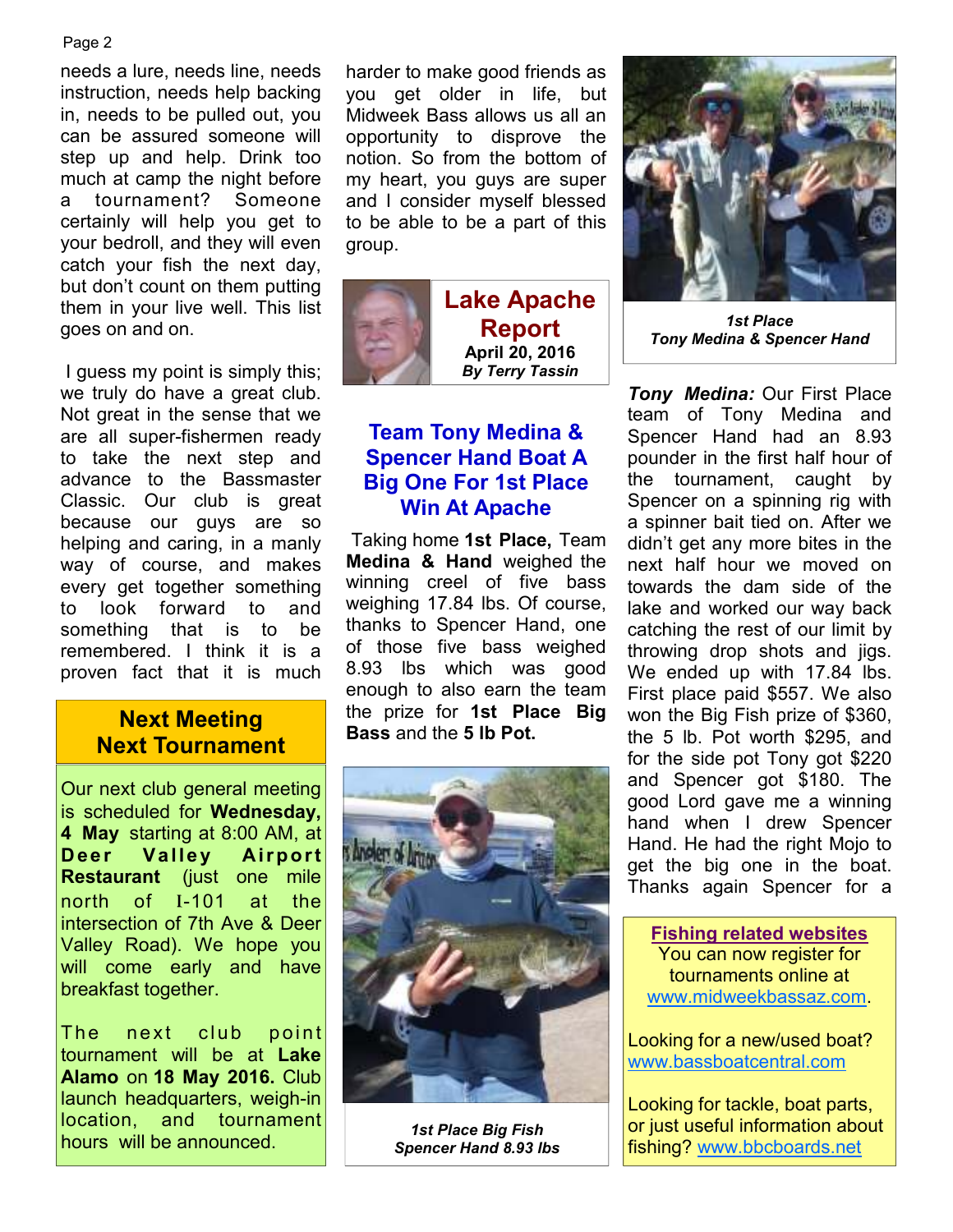*Spencer Hand:* Well another great day on Apache Lake; the most majestic lake in Arizona!

 Beautiful weather and sunny days. Great BBQ on Tuesday evening. Thanks to the grilling team. Prefishing was great. Caught a few here and there and marked a few bed fish. We had a decent plan for tournament day but being 22nd in line at the start we were worried that someone would be on our spot. When we got there it was empty and I got my PB!

 Thanks to Tony Medina for putting us on the fish and helping me with my personal best. What a great guy to fish with. The Big Bass was caught on Tony's first spot near the Marina. She hit a spinner bait with a trailer slow rolling it on the bottom. Tony was nervous about my drag being set to high but I was calm while I set it with a little less tension on it. When that big bass broke the surface she looked like a submarine breaching. Then I got nervous. The fight was short but glorious. We netted her and tossed her in the live well. Even though we tried hard, we couldn't cull her out during the day Ha Ha. I lost

**Membership**

As of April 21, 2016 the Midweek Bass Anglers of Arizona consists of 98 active members.

that lucky lure on the next cast. Set it hard on a rock and that was the best hook set on Wednesday. When we got to the Weigh Station I told them I needed two bags. They did not believe me. Turns out we did. It felt great to win this tournament and it gives me the boost I need to keep on keeping on. I am really looking forward to Alamo next month.

 Many of the bays and coves we went into were thick with Largemouth Bass. We spotted several that would press 5 pounds plus. We caught the rest of our fish in various coves on a variety of Drop Shot and Jerk Bait lures. One or two were caught on beds but most came out of open water. We fished the standard Oxblood and Morning Dawn worms in 6 inch size.

## **Team Clinton Bell & Chuck Golden Finish 2nd Overall**

 In **Second Place** the team of **Clinton Bell & Chuck Golden**  weighed five bass for a total weight of 15.05 lbs.

*Clinton Bell:* Tuesday morning I met my partner Chuck Golden at the ramp about 6:45 and we went in search of a few good bass on beds. We soon realized there was not a lot of fish on beds but we found a few. Tournament day, Wednesday morning, we headed to the areas we found most of our fish in on Tuesday with no results. After the sun hit the water we started to catch fish. We caught several fish on Carolina Rig's, Drop Shot setups, and sight fishing. We were lucky enough to get the



the children"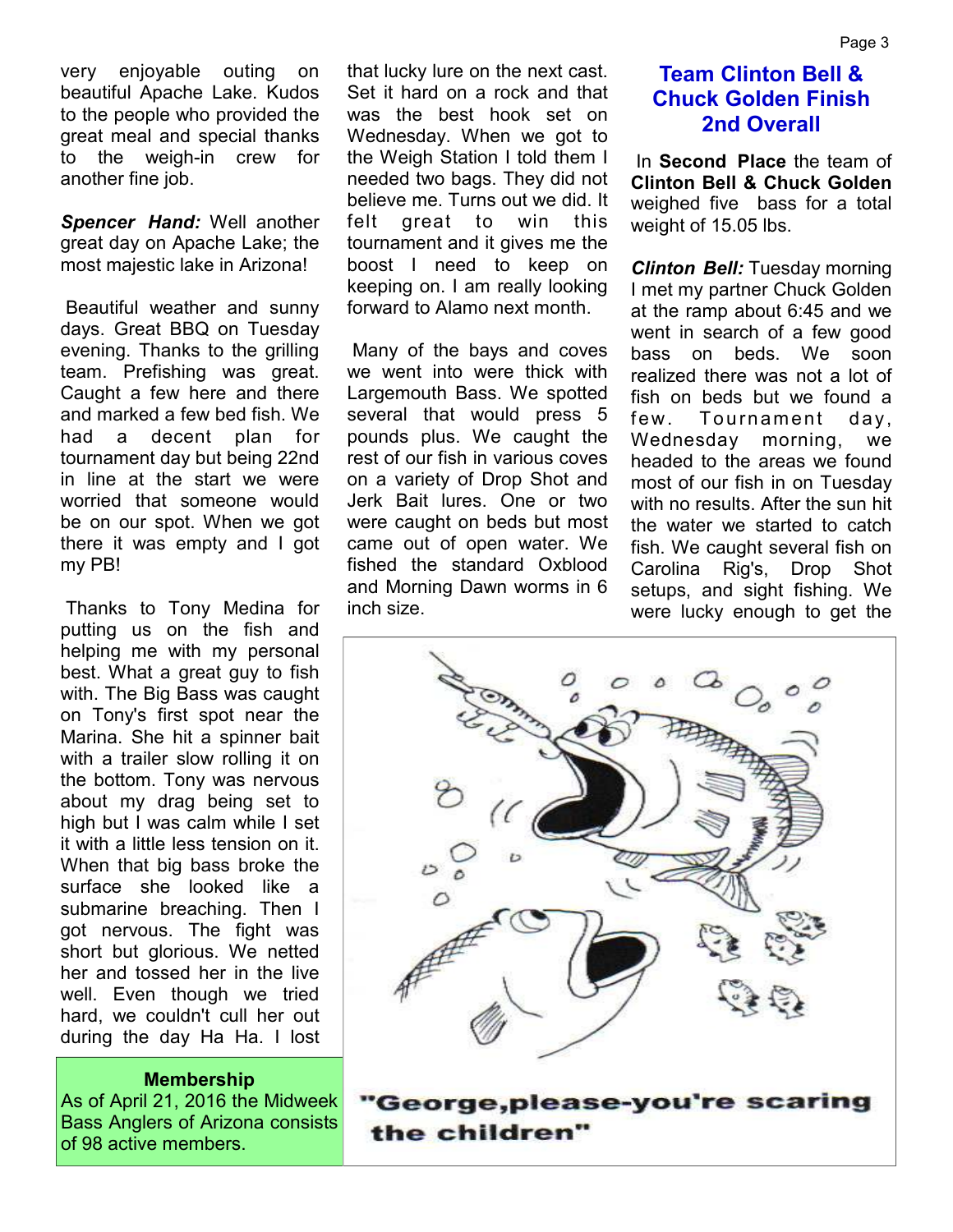

*2nd Place Clinton Bell & Chuck Golden 4th Place* 

right bites. Chuck is a good fisherman with lots of experience and that made the day easy.

*Chuck Golden:* First of all I'd like to thank Clinton Bell for a wonderful couple of days at the lake. He is a great guy to fish with.

 We caught our first four fish on beds that we had found the day before the tournament. We then went to an area where the day before we had caught fish on Carolina rigs. There we put the fifth fish in the boat (Carolina rig) and probably culled one caught on a drop shot. We then proceeded to spend a little over an hour on another bed without any success. We spent the rest of the day fishing the main lake

#### **FAQ (Frequently Asked Questions)**

Co-Angler FAQ: There is a new addition to the FAQ page l o c a t e d a t www.midweekbassaz.com that covers most of what a coangler needs to know when fishing one of Midweek's Tournaments.

on a reef with Carolina rigs and drop shots. There we caught a couple to cull.

#### **Asmus & Adamson Finish 3rd Place Overall**

 Team **Gary Asmus & Mike Adamson** weighed five bass for 14.43 pounds and took home **Third Place** honors.

No team fishing / catching report was provided.

### **Team Baca & Gentner Lock Down 4th Place Overall Finish**

 Taking home **4th Place,** Team **David Baca & Todd Gentner**  weighed five fish for a total weight of 13.94 lbs. David Baca's 6.06 lb bass also earned the team **2nd Place Big Bass** money. Baca locked down **Goon Fish** honors with a 17.9 lb Carp.

*David Baca:* Here is how we caught our fish. During pre fish we found a decent jig and pig bite up by the dam on walls on the left side of the lake. We also found a similar bite through out the lake and back in the river. We caught a small limit by the dam pitching brown jigs with Uncle Josh Crawfish trailers. Todd managed to cull one with a bed fish from the back of a main lake cove and then we headed into the river close to the Roosevelt dam. We managed to cull a couple more fish and about 2 PM we noticed that water was being released causing current so we decided to make another pass on the rock wall by the road.



*David Baca & Todd Gentner* 

After about the third cast I stuck the 6.06 pounder right on the very edge of the water next to a small rock. The fish immediately hit the jig and headed for the boat, went under it, and came flying into the air behind the big motor. Thanks to Todd for the awesome grab on its lip as I got it back on the right side of the boat because the jig was on its way to come loose. Most of the fish came very shallow and right on the edge of the bank. It was a pleasure having Todd as my co-angler and he did a great job especially since I lost the dip net early in the day.

*Todd Gentner:* I fished with David "Uncle Josh" Baca. This guy is the Guru when it comes to Jig and Pig Fishing. After a rough start to the tournament, we settled in fishing down the lake almost to the dam. We caught half a dozen fish on brown/ purple jigs and a few on swim baits - all clones with no size. Oh yeah, the Guru hooked into an 18 pound carp on that same bait. We then worked our way back to the north end of the lake in the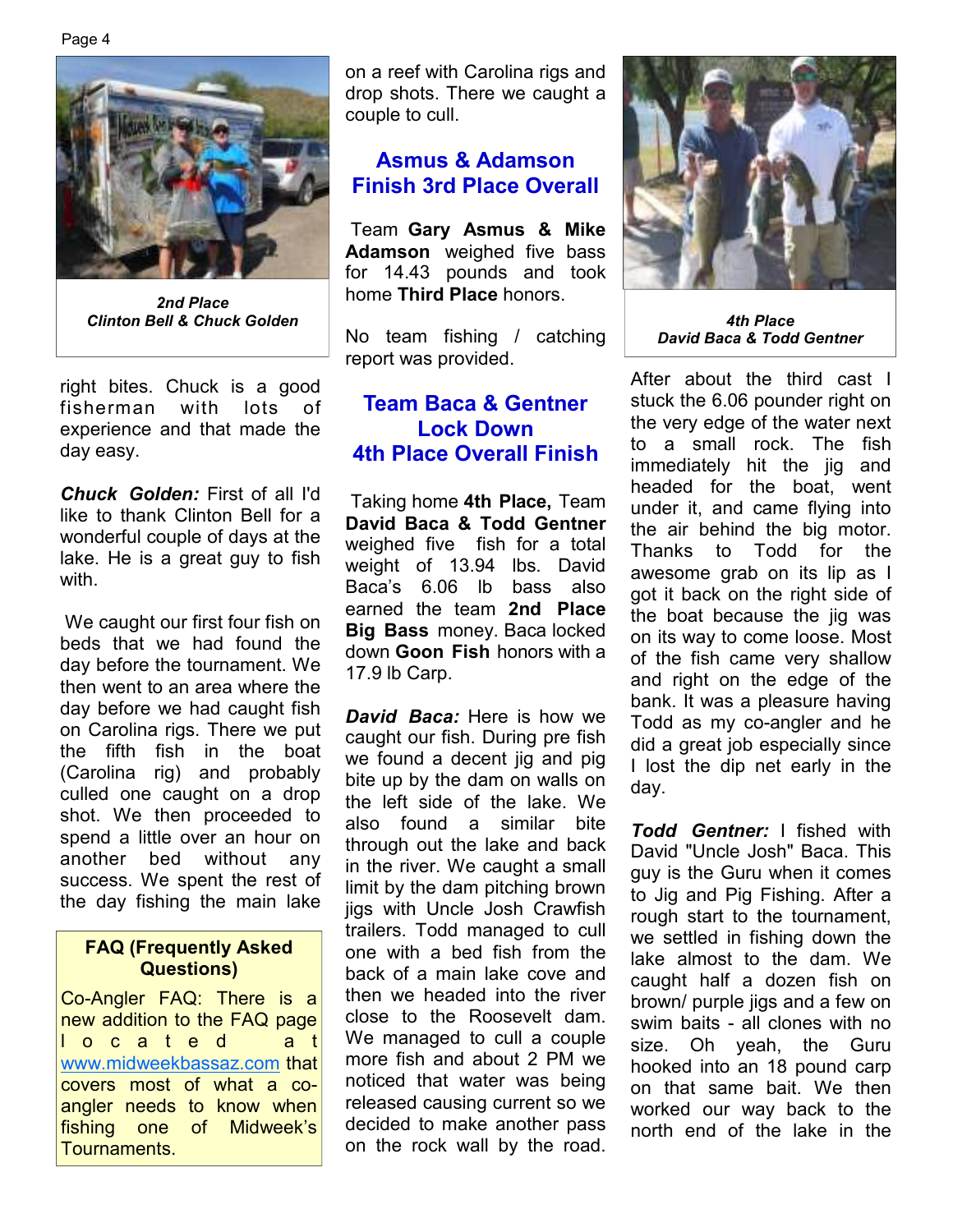river, stopping off at a beach area where he had located bed fish a few days before. We picked both of those fish up just flipping a white jig. We proceeded to go up the river catching another half a dozen fish. Yes, still on that same bait. Well now its 2:00 PM with no real quality fish and the Guru wants to hit the same bank we have fished 3 times already? He mutters "Different water flow, different sun location". He proceeds to catch our kicker weighing 6.06 pounds and I lose a 3 plus at the boat. Lesson learned "Never give up".

### **Tom Alauria & Bernie Kowalski Drop Shot For 5th Place**

A five fish limit weighing 12.49 lbs was enough to earn **Tom Alauria & Bernie Kowalski** the **5th Place** money.

*Tom Alauria:* Midweek bass you've done it again. I had a great time. I also want to congratulate the first place winners. Spencer you caught a heck of a fish. I had the pleasure of fishing with Bernie Kowalski and we had a great time. Bernie wasn't able to show up at the lake until Tuesday night but I was there since Saturday and I had a pretty good idea of what to do on tournament day. All of our fish came on either drop shot or Carolina rigs. The first three fish we caught came off of beds but we culled all three of those fish later on in the day. The key for us was to find riprap and boulders.



*5th Place Bernie Kowalski & Tom Alauria* 

*Bernie Kowalski*: WOW what a day for me (Bernie). I was excited to have Tom as my boater and I wasn't disappointed. I had not fished since last May due to health problems. The plan was to use mostly drop-shot and chigger craws and that worked well. At our first spot I caught one in about 10 minutes but it was too small to keep but I had high hopes for the rest of the day.

 Tom remembered some beds he had found and we headed there. Sure enough, they were still there and Tom started his attack. Using a small neon plastic worm and a lot of patience he bagged 3 nice ones from two different beds. I had never seen bed fishing before and it was fun to watch. I couldn't tell who was more frustrated, Tom or the fish, but Tom won out. Later he told me the real secret to catching them on the bed was to talk dirty to them.

 The rest of the windy day was spent at 6 other spots and fish were caught on chigger craws and drop-shot rigs. Tom tried some spinner baits and top water lures without success. The whole day was pretty much grinding it out. We finished the day fishing near the ramp and caught two more keepers. Overall a great day with a great partner.

## **Team Martlage & Turner Celebrate April Fishing Finishing in 6th Place**

 Bringing five fish to the scales weighing 12.19 lbs was enough to earn **Gary Martlage & Gene Turner** the **6th Place**  prize.



*6th Place Gene Turner & Gary Martlage* 

*Gary Martlage:* Fishing was great, but catching was tough. Gene Turner and I only caught 5 fish on tournament day; one off of a bed, 3 on drop shot , and one on a C-rig. The camaraderie with Gene and the club this past weekend will be one for the archives. Special thanks to the guys that provided the cookout and all the help with the weigh-in. Hope to see you all at Alamo.

#### **Hobby Nelson & Mark Durben Fish Beds For**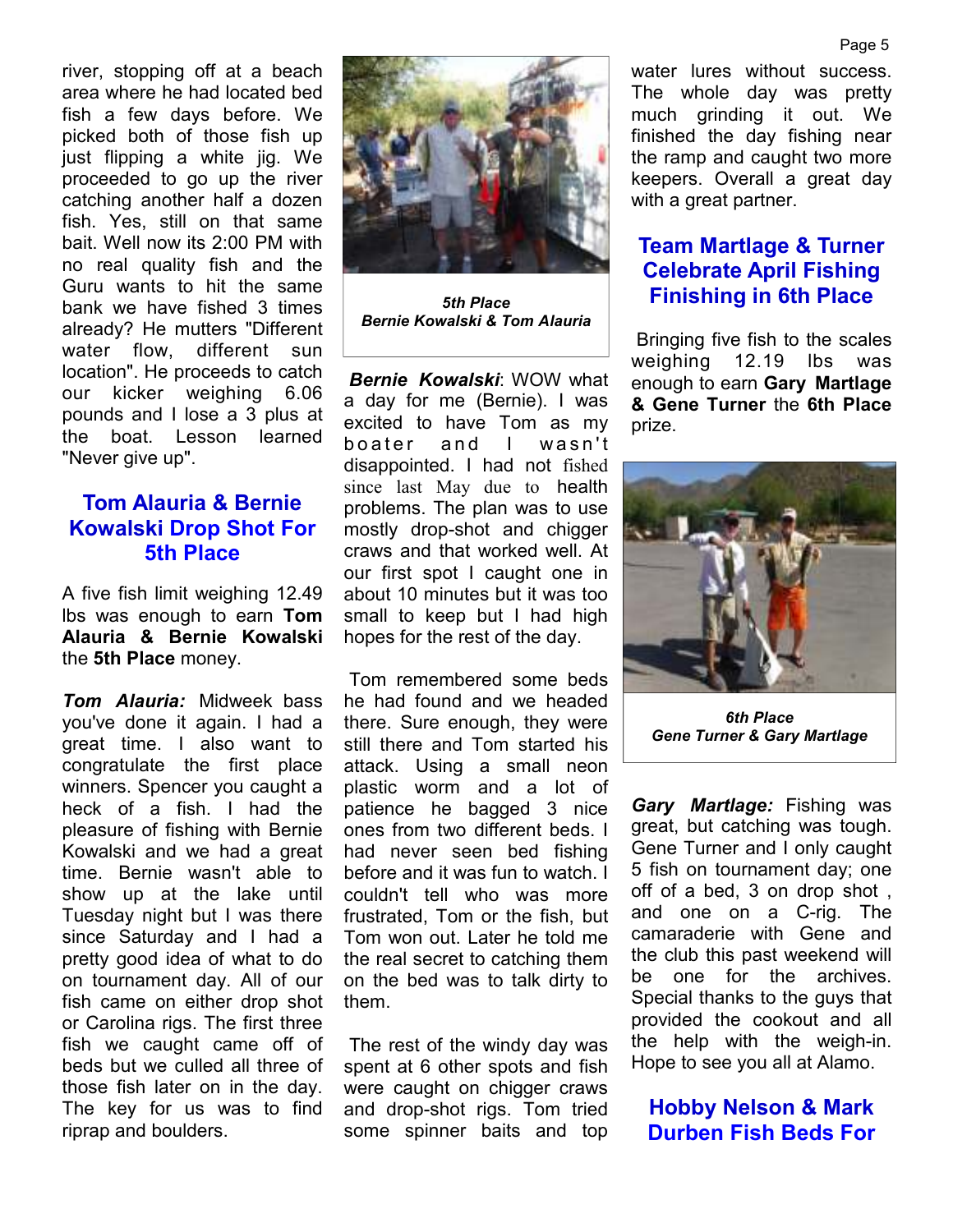#### **7th Place Overall Finish**

 Team **Hobby Nelson & Mark Durben** weighed five bass for 11.88 pounds and took home **7th Place** honors.



*7th Place Hobby Nelson & Mark Durben* 

*Hobby Nelson:* Mark Durben and I had an enjoyable day on the water for our Apache tournament. Not much to share; we caught all of our fish off of beds in the area near the dam using drop shot rigs. On the way back to the weigh-in we spotted Gary Grimes having motor problems so we took them in tow and helped them back to the ramp. On the way home as we were bouncing along the Apache Trail we saw George Cobasky lose a trailer tire so we stopped and helped him out with that situation. What a day!



 Greetings from your treasurer. For those of you who did not fish Apache the 5 lb Pot was won by Spencer Hand with the biggest fish of the year so far. This opens up the pot to everyone at the next meeting when we start a new 5 lb Pot.

 I would like to thank my boater partner Jerry Askam for two great days on the water. He showed me areas where I had never fished before and on Tuesday I put a nice big fish in the boat early. Tournament day was tough for us. We lost 5 fish at the boat including our biggest fish of the day but we still managed to weight a limit.

 See you all at the May meeting



**Weighing-In**  *By* **Jack Hughes Tmx Director**

 Beverly and Dwayne Steel have sold the Hwy 188 Tackle Store. I want to thank both of them for their long time support of our club. Their support of our members covered many areas from discounts to all members on tackle, hosting of club BBQ's, a place to sleep and shower when fishing Roosevelt and Apache, boat repair and the list goes on and on. Bev and Dwayne have built a new house in Tonto Basin and plan to enjoy retirement. Dwayne will continue to make customized tackle just so he has something to do other than taking his grandson fishing every chance he gets.

 Gary Grimes, Tom Savage and I met with the new owner

Tim Latour and his father Chet who will run the store on a day to day basis. There is good news and bad news that comes with the sale. The good news is that they have already expanded the store to include more tackle and fishing supplies. They also have a 24 hour emergency service for RV's and RV supplies at the store. Coming soon will be online ordering of fishing supplies and RV parts so that when you are fishing Roosevelt or Apache you will be assured they will have whatever you need at discount prices that Tim says will beat Cabela's or Bass Pro Shop prices. Store hours have been expanded to meet fishing hours and soon they will have 24 hour service for your needs at the store. Tim told us he intends to continue supporting our club in the same manner the Steel's did including hosting BBQ's and our end of year banquet. Next time you're up in Tonto Basin I recommend you stop in and meet Tim and Chet.

 Terry Tassin and I can use a little help with the large number of members we have. Neither of us knows everyone's phone number or email address just off the top of our head, so when we get a text that says for example "did you get my entry form" and that is all, no name that sent it or anything else. If you text or email us please sign your name for quicker answers to your questions.

 The clubs continued fight with Tonto National Forest Service (TNFS) over the new fee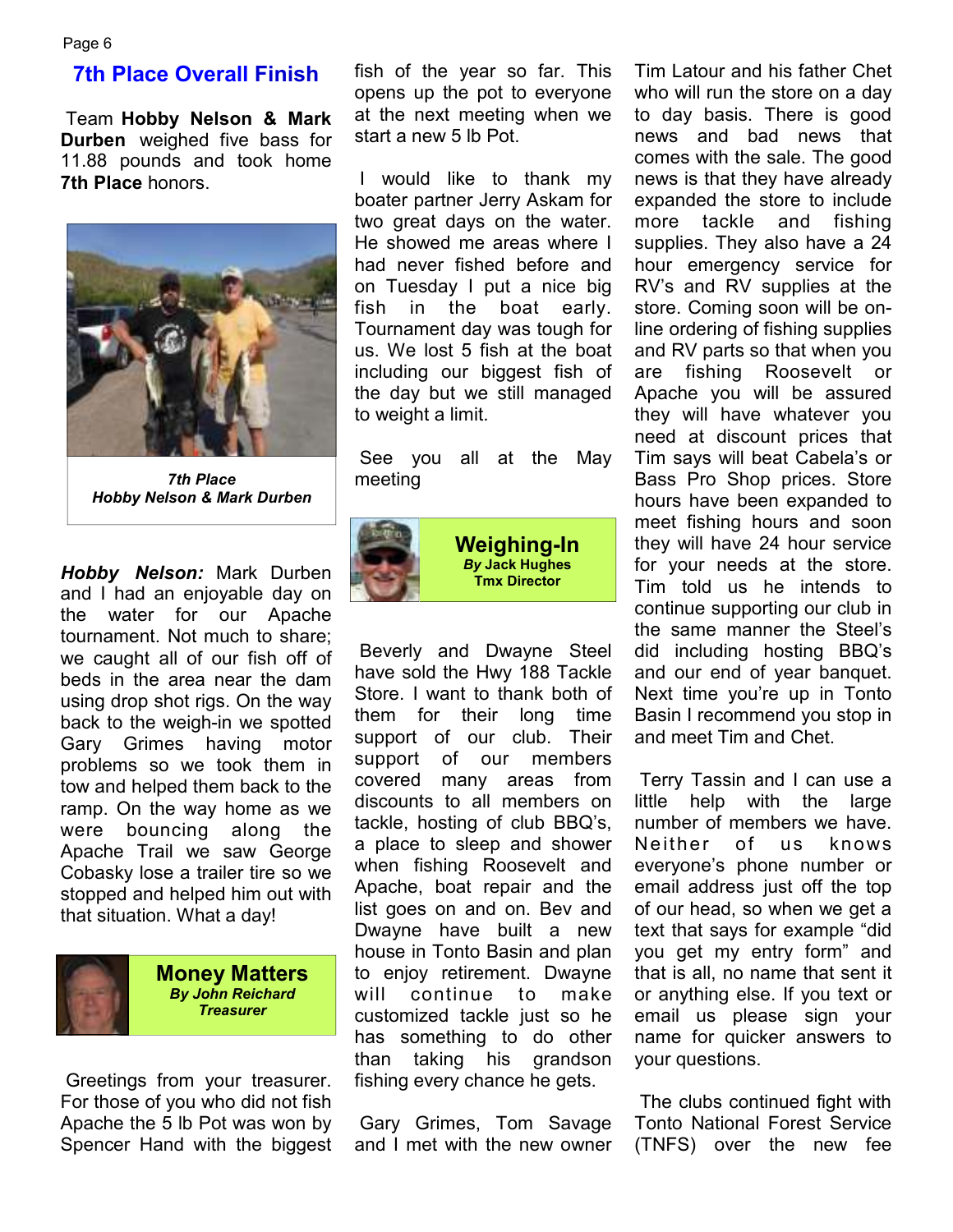structure and Golden Eagle pass virtual reduction has been elevated to the Director of USA Forest Service in Washington DC by Senator John McCain. His office has taken our concerns and backed us with what we feel is the illegal way it was handled and the reduction of the Golden Eagle pass. We have been especially concerned about the TNFS wanting to turn over the management to private contractors and that they do not have to follow TNFS rules and regulations. Senator McCain's Chief of Legislation has been in constant contact with us from Washington DC and I feel they are working the problem as well as we can expect. At this point with what we know I think we have a good chance of having changes made that are friendlier to the tax payers and within the current laws for use of our National Forest. I will keep you informed as we learn more.

 Our next tournament is Alamo Lake and I would like to remind you if you have not made your reservations for camping you should do so as soon as possible. Also remember we will have a cook out at Alamo the night before the tournament for all members in camp area "C".

 I would like to mention two members who this month I felt showed what it means to fish. Bernie Kowalski was back on the lake after a 14 month absence due to heart problems. Even though Bernie could not fish by doctor's

orders he continued to attend club meetings and support the club in many ways. Paul Archer had heart valve replacement surgery the day of our tournament. The day before he was on the lake fishing and the evening after his operation he was texting me to find out how the tournament went. Paul informed me on Thursday his operation has really kicked his butt and it may be a little longer than he thought before he is back fishing. Rumor is Paul is trying to figure out how to attach a trolling motor to his hospital bed so he can be back on the lake sooner.

 Finally, I want to thank every member who chipped in and helped make the Apache tournament and BBQ such a great success. We had so many people help that everything just seemed to take half as long to accomplish as normal. Remember, this club is your club and is run by all volunteers and without those volunteers there would be no club.